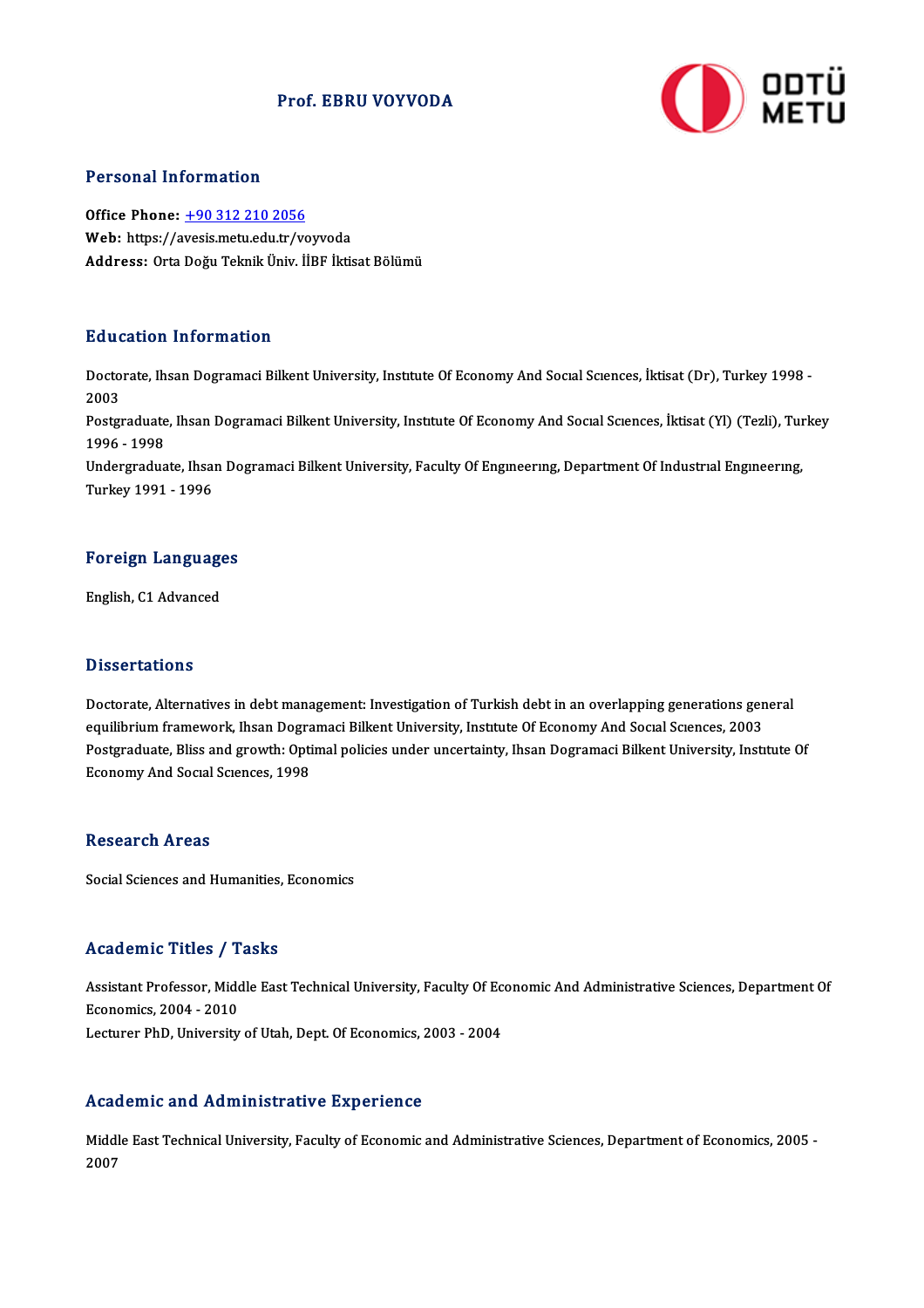## Courses

New Economic Geography, Doctorate, 2021 - 2022

## Advising Theses

Advising Theses<br>VOYVODA E., State dependent price setting and monetary non-neutrality in a small open economy, Postgraduate,<br>Y.Kutsal(Student), 2010 Y.<br>YOYVODA E., State deper<br>Y.Kutsal(Student), 2019<br>YOYVODA E. Evaluating VOYVODA E., State dependent price setting and monetary non-neutrality in a small open economy, Postgraduate,<br>Y.Kutsal(Student), 2019<br>VOYVODA E., Evaluating the effects of a transport infrastructure improvement on heterogen

Y.Kutsal(Student), 2019<br>VOYVODA E., Evaluating the effects of a transport infrastrue<br>an urban cge model, Postgraduate, Y.Bulut(Student), 2019<br>VOYVODA E. Evaluating urider impacts of transport using a VOYVODA E., Evaluating the effects of a transport infrastructure improvement on heterogenous household groups using<br>an urban cge model, Postgraduate, Y.Bulut(Student), 2019<br>VOYVODA E., Evaluating wider impacts of transport

an ur<mark>t</mark><br>VOYV<br>2018<br>VOYV VOYVODA E., Evaluating wider impacts of transport using an integrated urban cge model, Doctorate, Ö.YILMAZ(Student),<br>2018<br>VOYVODA E., Turkish mortgage market: An assessment of its potential and riskiness, Doctorate, M.KUTL

2018<br>VOYV<br>2015<br>VOYV VOYVODA E., Turkish mortgage market: An assessment of its potential and riskiness, Doctorate, M.KUTLUKAYA(Student)<br>2015<br>VOYVODA E., Multiple objective energy and environmental policy analysis, Postgraduate, Ş.YILDIZ(Studen

2015<br>VOYVODA E., Multiple objective energy and environmental policy analysis, Postgraduate, Ş.YILDIZ(Stud<br>VOYVODA E., Information frictions and the effects of news media bias on consumption /, Postgraduate,<br>M.ASCIOČI U(Stu VOYVODA E., Multiple objectiv<br>VOYVODA E., Information fric<br>M.AŞÇIOĞLU(Student), 2014<br>VOYVODA E. Bola of investme VOYVODA E., Information frictions and the effects of news media bias on consumption /, Postgraduate,<br>M.AŞÇIOĞLU(Student), 2014<br>VOYVODA E., Role of investment shocks in explaining business cycles in Turkey, Postgraduate, C.

M.AȘÇIOĞLU(Student), 2014<br>VOYVODA E., Role of investment shocks in explaining business cycles in Turkey, Postgraduate, C.YÜKSEL(Student), 201<br>VOYVODA E., Trends in female labor force participation in Turkey in the period 1 VOYVODA E., Role of investment shocks in explaining business cycles<br>VOYVODA E., Trends in female labor force participation in Turkey in<br>and factor content analyses, Postgraduate, A.ŞAFAK(Student), 2011<br>VOVVODA E. Cost effe VOYVODA E., Trends in female labor force participation in Turkey in the period 1988-2008: Structural decomposition<br>and factor content analyses, Postgraduate, A.ŞAFAK(Student), 2011<br>VOYVODA E., Cost-effectiveness analysis o

and factor content analy<br>VOYVODA E., Cost-effect<br>E.Astım(Student), 2011<br>VOYVODA E. Multiresia VOYVODA E., Cost-effectiveness analysis of a prospective breast cancer screening program in Turkey, Postgradua<br>E.Astım(Student), 2011<br>VOYVODA E., Multiregional social accounting matrix and multiplier analysis: An applicati

E.Astım(Student), 2011<br>VOYVODA E., Multiregional social accountin<br>Postgraduate, E.ERDOĞAN(Student), 2011<br>VOYVODA E. SARACOĞLU D. S...Tranda in f VOYVODA E., Multiregional social accounting matrix and multiplier analysis: An application for Turkish economy,<br>Postgraduate, E.ERDOĞAN(Student), 2011<br>VOYVODA E., SARAÇOĞLU D. Ş. , Trends in female labor force participatio

Postgraduate, E.ERDOĞAN(Student), 2011<br>VOYVODA E., SARAÇOĞLU D. Ş. , Trends in female labor force participation in Turkey in the period 1988 – 2008:<br>structural decomposition and factor content analyses, Postgraduate, A.Şaf VOYVODA E., SARAÇOĞLU D. Ş. , Trends in female labor force participation in Turkey in the period 1988 – 2008:<br>structural decomposition and factor content analyses, Postgraduate, A.Şafak(Student), 2011<br>VOYVODA E., Cost-effe

structural decomposition<br>VOYVODA E., Cost-effective<br>E.ASTIM(Student), 2011<br>VOYVODA E. Mathematic VOYVODA E., Cost-effectivenss analysis of a prospective breast cancer screening program in Turke<br>E.ASTIM(Student), 2011<br>VOYVODA E., Mathematical modeling for energy policy analysis, Doctorate, B.KAT(Student), 2011<br>VOYVODA

E.ASTIM(Student), 2011<br>VOYVODA E., Mathematical modeling for energy policy analysis, Doctorate, B.KAT(Student), 2011<br>VOYVODA E., An overlapping generations analysis of social security reform in Turkey, Doctorate, Ç.DEĞER(S VOYV<br>VOYV<br>2011<br>ÖCAL VOYVODA E., An overlapping generations analysis of social security reform in Turkey, Doctorate, Ç.DEĞER(Student),<br>2011<br>ÖCAL N., VOYVODA E., The impact of sectoral competition on inflation in Turkey, Postgraduate, S.ÇÖRÜŞ(S

2011<br>ÖCAL N., VOYVODA E., The impact of sectoral competition on inflation in Turkey, Postgraduate, S.ÇÖRÜŞ(Student), 200<br>VOYVODA E., An empirical analysis of the relationship between financial deepening and economic growth ÖCAL N., VOYVODA E., The impact of sectoral c<br>VOYVODA E., An empirical analysis of the relat<br>Turkey, Postgraduate, E.KILIÇ(Student), 2008<br>VOYVODA E. A multi propaed approach to lab VOYVODA E., An empirical analysis of the relationship between financial deepening and economic growth: The case of<br>Turkey, Postgraduate, E.KILIÇ(Student), 2008<br>VOYVODA E., A multi-pronged approach to labor market flexibili

VOYVODA E., A multi-pronged approach to labor market flexibility: A survey on the Turkish context, Postgraduate,

## Articles Published in Journals That Entered SCI, SSCI and AHCI Indexes

rticles Published in Journals That Entered SCI, SSCI and AHCI Indexes<br>I. On barriers to technology adoption, appropriate technology and European integration<br>Marconiar L VOVVODA E Mercenier J.,VOYVODAE. On barriers to technology adoption, appropriate technology and European integr<br>Mercenier J., VOYVODA E.<br>REVIEW OF WORLD ECONOMICS, vol.157, no.3, pp.669-702, 2021 (Journal Indexed in SSCI)<br>CHANCES IN GLOBAL TRADE BATTERNS

Mercenier J., VOYVODA E.<br>REVIEW OF WORLD ECONOMICS, vol.157, no.3, pp.669-702, 2021 (Journal Indexed in SSCI)<br>II. CHANGES IN GLOBAL TRADE PATTERNS AND WOMEN'S EMPLOYMENT IN MANUFACTURING, 1995-<br>2011 REVIEW OF WORLD ECONOMICS, vol.157, no.3, pp.669-702, 2021 (Journal Indexed in SSCI)<br>CHANGES IN GLOBAL TRADE PATTERNS AND WOMEN'S EMPLOYMENT IN MANUF<br>2011<br>SARAÇOĞLU D. Ş. , Memis E., VOYVODA E., KIZILIRMAK A. B. CHANGES IN GLOBAL TRADE PATTERNS AND WOMENT<br>2011<br>SARAÇOĞLU D. Ş. , Memis E., VOYVODA E., KIZILIRMAK A. B.<br>ERMINIST ECONOMICS .vol 24, no 2, nn 1, 28, 2018 (Journal

FEMINIST ECONOMICS, vol.24, no.3, pp.1-28, 2018 (Journal Indexed in SSCI)

SARAÇOĞLU D. Ş. , Memis E., VOYVODA E., KIZILIRMAK A. B.<br>FEMINIST ECONOMICS, vol.24, no.3, pp.1-28, 2018 (Journal Indexed in SSCI)<br>III. Public policy and growth in Canada: An applied endogenous growth model with human and<br> FEMINIST ECONOMICS, vol.24, no.3, p<br>Public policy and growth in Cana<br>knowledge capital accumulation<br>VOVIODA E VELDANA E Public policy and growt<br>knowledge capital accur<br>VOYVODA E., YELDAN A. E.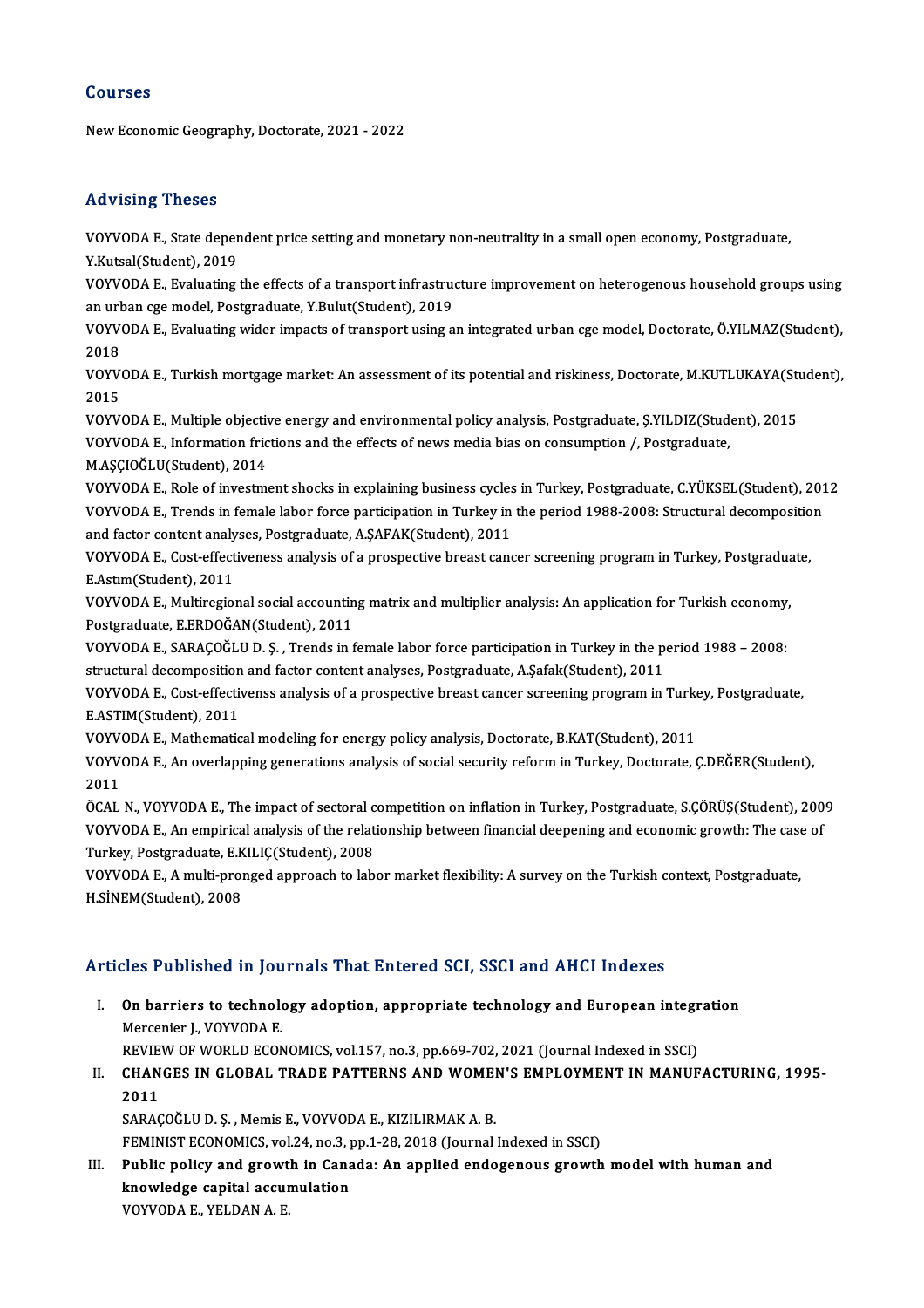ECONOMIC MODELLING, vol.50, pp.298-309, 2015 (Journal Indexed in SSCI)<br>Marshing to the best of a late duummery Turkey's experience of nee

ECONOMIC MODELLING, vol.50, pp.298-309, 2015 (Journal Indexed in SSCI)<br>IV. Marching to the beat of a late drummer: Turkey's experience of neoliberal industrialization since<br>1980 ECONO<br>March<br>1980<br>TAVM Marching to the beat<br>1980<br>TAYMAZ E., VOYVODA E.<br>NEW PERSPECTIVES ON 1980<br>TAYMAZ E., VOYVODA E.<br>NEW PERSPECTIVES ON TURKEY, no.47, pp.83-113, 2012 (Journal Indexed in SSCI)<br>Economics of onvironmental policy in Turkey: A general equilibrium inves

TAYMAZ E., VOYVODA E.<br>NEW PERSPECTIVES ON TURKEY, no.47, pp.83-113, 2012 (Journal Indexed in SSCI)<br>V. Economics of environmental policy in Turkey: A general equilibrium investigation of the economic NEW PERSPECTIVES ON TURKEY, no.47, pp.83-113, 2012 (Journal Indexed in S<br>Economics of environmental policy in Turkey: A general equilibrium i<br>evaluation of sectoral emission reduction policies for climate change<br>Telli C. V evaluation of sectoral emission reduction policies for climate change Telli C., VOYVODA E., Yeldan E. evaluation of sectoral emission reduction policies for climate change<br>Telli C., VOYVODA E., Yeldan E.<br>JOURNAL OF POLICY MODELING, vol.30, no.2, pp.321-340, 2008 (Journal Indexed in SSCI)<br>Managing Turkich dabt: An OLG inves Telli C., VOYVODA E., Yeldan E.<br>JOURNAL OF POLICY MODELING, vol.30, no.2, pp.321-340, 2008 (Journal Indexed in SSCI)<br>VI. Managing Turkish debt: An OLG investigation of the IMF's fiscal programming model for Turkey<br>Vourode

JOURNAL OF POLICY<br>Managing Turkish<br>Voyvoda E., Yeldan E.<br>JOUPNAL OF POLICY Managing Turkish debt: An OLG investigation of the IMF's fiscal programming m<br>Voyvoda E., Yeldan E.<br>JOURNAL OF POLICY MODELING, vol.27, no.6, pp.743-765, 2005 (Journal Indexed in SSCI)<br>The impact of the liberalization prog Voyvoda E., Yeldan E.<br>JOURNAL OF POLICY MODELING, vol.27, no.6, pp.743-765, 2005 (Journal Indexed in SSCI)<br>VII. The impact of the liberalization program on the price-cost margin and investment of Turkey's

manufacturing sector after 1980 Metin-Ozcan K., VOYVODA E., YELDAN A. E. EMERGING MARKETS FINANCE AND TRADE, vol.38, no.5, pp.72-103, 2002 (Journal Indexed in SSCI) Metin-Ozcan K., VOYVODA E., YELDAN A. E.<br>EMERGING MARKETS FINANCE AND TRADE, vol.38, no.5, pp.72-103, 2002 (Journal Indexed in SSCI)<br>VIII. Dynamics of macroeconomic adjustment in a globalized developing economy: Growth

EMERGING MARKETS FINANCE AND TRA<br>Dynamics of macroeconomic adjustm<br>and distribution, Turkey 1969-1999<br>Metin Ozen K. Verwede E. Velden A Dynamics of macroeconomic adju<br>and distribution, Turkey 1969-19<br>Metin-Ozcan K., Voyvoda E., Yeldan A.<br>REVUE CANADIENNE D ETUDES DU F and distribution, Turkey 1969-1999<br>Metin-Ozcan K., Voyvoda E., Yeldan A.<br>REVUE CANADIENNE D ETUDES DU DEVELOPPEMENT-CANADIAN JOURNAL OF DEVELOPMENT STUDIES, vol.22,<br>no.1, np.310,353, 3001 (Journal Indoved in SSC). Metin-Ozcan K., Voyvoda E., Yeldan A.<br>REVUE CANADIENNE D ETUDES DU DEVELOPPEN<br>no.1, pp.219-253, 2001 (Journal Indexed in SSCI)

# no.1, pp.219-253, 2001 (Journal Indexed in SSCI)<br>Articles Published in Other Journals

rticles Published in Other Journals<br>I. Türkiye'de Enerji Sektörünün Yeniden Yapılandırılması Sürecinde Hukuk Düzenlemeleri – Elektrik<br>Sektörü sico i ul<br>Türkiye'<br>Sektörü Türkiye'de Enerji Sektörür<br>Sektörü<br>VOYVODA E., Kızıl Voyvoda Ö.<br>Ceksme ve Tenkum vel 60 ne Se**ktörü**<br>VOYVODA E., Kızıl Voyvoda Ö.<br>Çalışma ve Toplum, vol.60, no.1, 2019 (Refereed Journals of Other Institutions)

VOYVODA E., Kızıl Voyvoda Ö.<br>Çalışma ve Toplum, vol.60, no.1, 2019 (Refereed Journals of Other In:<br>II. 2023 e Doğru Sanayi Yapısal Dönüşüm ve Sanayi Politikaları<br>TAYMAZ E. VOYVODA E. Çalışma ve Toplum, vol.6<br>2023 e Doğru Sanayi<br>TAYMAZ E., VOYVODA E.<br>İltisat İslatma Ve Finans

TAYMAZ E., VOYVODA E.<br>İktisat İşletme Ve Finans, vol.30, 2015 (Refereed Journals of Other Institutions)

- TAYMAZ E., VOYVODA E.<br>İktisat İşletme Ve Finans, vol.30, 2015 (Refereed Journals of Other Institutions)<br>III. An applied endogenous growth model with human and knowledge capital accumulation for the<br>Turkish acapamu İktisat İşletme Ve Fi<br>An applied endog<br>Turkish economy<br>VOVVODA E Yeldan An applied endogene<br>Turkish economy<br>VOYVODA E., Yeldan E.<br>MIDDLE EAST DEVELO Turkish economy<br>VOYVODA E., Yeldan E.<br>MIDDLE EAST DEVELOPMENT JOURNAL, vol.7, no.2, pp.195-225, 2015 (Journal Indexed in ESCI)<br>Cosmisin Aunasunda Coloseži Cörmek: Thomas Biketty'syden Üs Asırlık Sistemik Esitei
	-

VOYVODA E., Yeldan E.<br>MIDDLE EAST DEVELOPMENT JOURNAL, vol.7, no.2, pp.195-225, 2015 (Journal Indexed in ESCI)<br>IV. Geçmişin Aynasında Geleceği Görmek: Thomas Piketty'xxden Üç Asırlık Sistemik Eşitsizlik Analizi<br>ÖZEN İ. C. MIDDLE EAST DEVELOF<br>Geçmişin Aynasında (ÖZEN İ. C. , VOYVODA E.<br>Ankara Üniversitesi SBE Geçmişin Aynasında Geleceği Görmek: Thomas Piketty'xxden Üç Asırlık Sistemik Eşi<br>ÖZEN İ. C. , VOYVODA E.<br>Ankara Üniversitesi SBF Dergisi, vol.69, pp.665-686, 2014 (Other Refereed National Journals)<br>Vitan ingelemesi: Cosmis

## ÖZEN İ. C. , VOYVODA E.<br>Ankara Üniversitesi SBF Dergisi, vol.69, pp.665-686, 2014 (Other Refereed National Journals)<br>V. Kitap incelemesi: Geçmişin Aynasında Geleceği Görmek: Thomas Piketty'den Üç Asırlık Sistemik<br>Feite Ankara Üniversites<br>Kitap incelemesi<br>Eşitsizlik Analizi<br>ÖZEN İ.C. VOYVO Kitap incelemesi: Geç<br>Eşitsizlik Analizi<br>ÖZEN İ. C. , VOYVODA E.<br>ANKARA UNIVERSITESI

ÖZEN İ.C. VOYVODA E.

Eşitsizlik Analizi<br>ÖZEN İ. C. , VOYVODA E.<br>ANKARA UNIVERSITESI. SIYASAL BILGILER FAKULTESI DERGISI, vol.69, no.3, pp.665-686, 2014 (Other Refereed<br>National Journals) ANKARA UNIVERSITESI. SIYASAL BILGILE<br>National Journals)<br>VI. Neo-Liberal Dönüşüm, Kriz ve Emek<br>VOVVODA E

National Jou<mark>l</mark><br>Neo-Libera<br>VOYVODA E.<br>Eğitim Bilim Neo-Liberal Dönüşüm, Kriz ve Emek<br>VOYVODA E.<br>Eğitim Bilim Toplum, vol.7, pp.35-54, 2009 (Other Refereed National Journals)<br>Masyossonomise of tujn terseting in Turkey analytise of a financial s

VOYVODA E.<br>Eğitim Bilim Toplum, vol.7, pp.35-54, 2009 (Other Refereed National Journals)<br>VII. Macroeconomics of twin targeting in Turkey analytics of a financial computable general equilibrium<br>model Eğitim I<br>Macro<br>model<br>TELLİ 6 Macroeconomics of twin targetii<br>model<br>TELLİ Ç., VOYVODA E., YELDAN A. E.<br>INTERNATIONAL REVIEW OF ARRIJ

model<br>TELLİ Ç., VOYVODA E., YELDAN A. E.<br>INTERNATIONAL REVIEW OF APPLIED ECONOMICS, vol.22, pp.227-242, 2008 (Refereed Journals of Other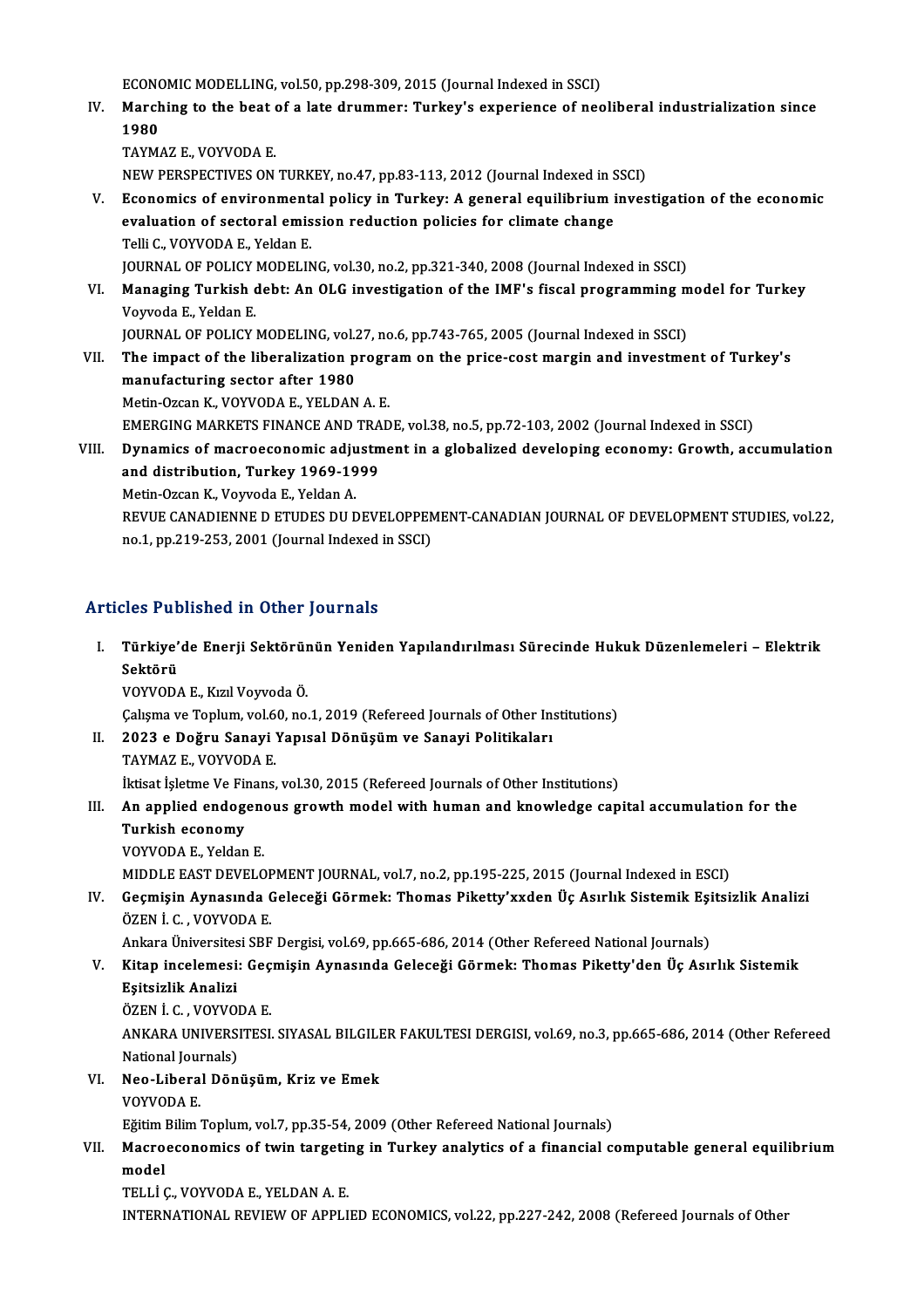Institutions)

Institutions)<br>VIII. Modelling General Equilibrium for Socially Responsible Macroeconomics: Seeking for the<br>Alternatives to Fight Jobless Crowth in Turkey Institutions)<br>Modelling General Equilibrium for Socially Res<sub>l</sub><br>Alternatives to Fight Jobless Growth in Turkey<br>TELLIC VOWODAE VELDANAE Modelling General Equilibrium f<br>Alternatives to Fight Jobless Gro<br>TELLİ Ç., VOYVODA E., YELDAN A. E.<br>ODTÜ Celisme Dergisi vel 33 np 255 Alternatives to Fight Jobless Growth in Turkey<br>TELLİ Ç., VOYVODA E., YELDAN A. E.<br>ODTÜ Gelişme Dergisi, vol.33, pp.255-295, 2006 (Other Refereed National Journals)<br>IME Programmos Fiscal Polisy and Crowth Investigation of M TELLİ Ç., VOYVODA E., YELDAN A. E.<br>ODTÜ Gelişme Dergisi, vol.33, pp.255-295, 2006 (Other Refereed National Journals)<br>IX. IMF Programmes Fiscal Policy and Growth Investigation of Macroeconomic Alternatives in an OLG ODTÜ Gelişme Dergisi, vol.33, pp.2<br>IMF Programmes Fiscal Policy<br>Model of Growth for Turkey1<br>VOVVODA E . YELDAN A. E Model of Growth for Turkey1<br>VOYVODA E., YELDAN A. E. Model of Growth for Turkey1<br>VOYVODA E., YELDAN A. E.<br>Comparative Economic Studies, vol.47, pp.41-79, 2005 (Refereed Journals of Other Institutions)<br>On Energy Imparts and Shart term Prespects of the Turkish Essnamy: A CCE A VOYVODA E., YELDAN A. E.<br>Comparative Economic Studies, vol.47, pp.41-79, 2005 (Refereed Journals of Other Institutions)<br>X. On Energy Imports and Short-term Prospects of the Turkish Economy: A CGE Analysis<br>ERCAN H. TELLI C. Comparative Economic Studies, v<br>On Energy Imports and Short<br>ERCAN H., TELLİ Ç., VOYVODA E.<br>ODTÜ Colisma Dargisi, vol 33 an On Energy Imports and Short-term Prospects of the Turkish Economy: A C<br>ERCAN H., TELLİ Ç., VOYVODA E.<br>ODTÜ Gelişme Dergisi, vol.32, pp.333-366, 2005 (Other Refereed National Journals)<br>Türkiye Ekonomisi isin Kriz Sonrası Al ERCAN H., TELLİ Ç., VOYVODA E.<br>ODTÜ Gelişme Dergisi, vol.32, pp.333-366, 2005 (Other Refereed Nationa<br>XI. Türkiye Ekonomisi için Kriz Sonrası Alternatif Uyum Stratejileri<br>VOYVODA E. YELDAN A.E. ODTÜ Gelişme Dergisi, vol.3<br><mark>Türkiye Ekonomisi için</mark><br>VOYVODA E., YELDAN A. E.<br><sup>H</sup>itisat Islatme Ve Einans, ve Türkiye Ekonomisi için Kriz Sonrası Alternatif Uyum Stratejileri<br>VOYVODA E., YELDAN A. E.<br>Iktisat Isletme Ve Finans, vol.200, pp.18-29, 2002 (Other Refereed National Journals)<br>Petterne of Productivity Crowth and the Wege C VOYVODA E., YELDAN A. E.<br>Iktisat Isletme Ve Finans, vol.200, pp.18-29, 2002 (Other Refereed National Journals)<br>XII. Patterns of Productivity Growth and the Wage Cycle in Turkish Manufacturing<br>VOYVODA E. YELDAN A. E. Iktisat Isletme Ve Finans, vo<br>Patterns of Productivity<br>VOYVODA E., YELDAN A. E.<br>INTERNATIONAL REVIEW Patterns of Productivity Growth and the Wage Cycle in Turkish Manufacturing<br>VOYVODA E., YELDAN A. E.<br>INTERNATIONAL REVIEW OF APPLIED ECONOMICS, vol.15, pp.375-396, 2001 (Refereed Journals of Other<br>Institutions) VOYVODA E, YELDAN A.E. INTERNATIONAL REVIEW OF<br>Institutions)<br>XIII. Bliss and Optimal Growth Institutions)<br>Bliss and Optimal G<br>BAŞÇI E., VOYVODA E.<br>ODTÜ Colisme Dergisi BAŞÇI E., VOYVODA E.<br>ODTÜ Gelişme Dergisi, vol.28, pp.1-14, 2001 (Other Refereed National Journals) BAŞÇI E., VOYVODA E.<br>ODTÜ Gelişme Dergisi, vol.28, pp.1-14, 2001 (Other Refereed National Journals)<br>XIV. 1980 Sonrası Türk İmalat Sanayinin Gelişme Dinamikleri Üzerine Gözlemler<br>METİN ÖZCAN K. VOYVODA E. YELDAN A. E. ODTÜ Gelişme Dergisi, vol.28, pp.1-14, 2001 (<br>1980 Sonrası Türk İmalat Sanayinin Gel<br>METİN ÖZCAN K., VOYVODA E., YELDAN A. E.<br>Ikiset Jeletme Ve Einans, vol.15, 2000 (Befer METIN ÖZCAN K., VOYVODA E., YELDAN A. E.<br>Iktisat Isletme Ve Finans, vol.15, 2000 (Refereed Journals of Other Institutions)

## Books&Book Chapters

- ooks & Book Chapters<br>I. Macroeconomics of Climate Change in a Dualistic Economy Macroeconomics of Climate Change<br>Acar Aytekin S., Voyvoda E., Yeldan A. E.<br>Elsevier Science Oyford (Amsterdam, L. Macroeconomics of Climate Change in a Dualis:<br>Acar Aytekin S., Voyvoda E., Yeldan A. E.<br>Elsevier Science, Oxford/Amsterdam, London, 2018<br>C<sup>a</sup>mort H. (Editon), Özselik E. (Editon), Vouvoda E. (E Acar Aytekin S., Voyvoda E., Yeldan A. E.<br>Elsevier Science, Oxford/Amsterdam , London, 2018<br>II. Cömert H. (Editor), Özçelik E. (Editor), Voyvoda E. (Editor)<br>İletişim Yayınevi, İstanbul, 2017 Elsevier Science, Oxford/Amsterdam, London, 2018 II. Cömert H. (Editor), Özçelik E. (Editor), Voyvoda E. (Editor)<br>İletişim Yayınevi, İstanbul, 2017<br>III. Yapısal Dönüşüm, Sanayileşme ve Sanayi Politikaları<br>TAYMAZ E. VOYVODA E İletişim Yayınevi, İstanbu<br>Yapısal Dönüşüm, San<br>TAYMAZ E., VOYVODA E.<br>in: Cecmistan Celeseğe T TAYMAZ E., VOYVODA E.<br>in: Geçmişten Geleceğe Türkiye Ekonomisi, M. KOyuncu, H. Mıhçı ve E. Yeldan, Editor, İletişim, 2017 IV. Planning for Regional Development: A General EquilibriumAnalysis for Turkey ÖzsanM.E. ,TaşçıK.,VoyvodaE.,YeldanA.E. Planning for Regional Development: A General Equilibrium Analysis for Turkey<br>Özsan M. E. , Taşçı K., Voyvoda E., Yeldan A. E.<br>in: Economic Planning and Industrial Policy in the Globalizing Economy: Concepts, Experience, Pr Özsan M. E. , Taşçı K., Voyvoda E., Yeldan A. E.<br>in: Economic Planning and Industrial Policy in the Globalizing Econo<br>Yülek, Editor, Springer, London/Berlin , London, pp.291-330, 2015<br>Demokrasiya Gosis, Bool Üsratlar Ve Va in: Economic Planning and Industrial Policy in the Globalizing Economy: Concepts, Experience<br>Yülek, Editor, Springer, London/Berlin, London, pp.291-330, 2015<br>V. Demokrasiye Geçiş, Reel Ücretler Ve Verimlilik: Türk İmalat S Yülek, Editor, Springer, London/<br>Demokrasiye Geçiş, Reel Ücr<br>Taymaz E., Voyvoda E., Yılmaz K.<br>in: Türkiye Ekonomisinin Dünü E Demokrasiye Geçiş, Reel Ücretler Ve Verimlilik: Türk İmalat Sanayiinden Bulgular<br>Taymaz E., Voyvoda E., Yılmaz K.<br>in: Türkiye Ekonomisinin Dünü Bugünü Yarını, Emre Özçelik,Erol Taymaz, Editor, İmge Kitabevi Yayınları, Anka Taymaz E., Voyvod<br>in: Türkiye Ekonon<br>pp.141-161, 2015<br>Türkiye'de Eneri in: Türkiye Ekonomisinin Dünü Bugünü Yarını, Emre Özçelik,Erol Taymaz, Editor, İmge Kitabevi Yayınları, Aı<br>1914-161, 2015<br>VI. Türkiye'de Enerji Sektörünün Yeniden Yapılandırılması: Hukuksal Düzenlemeler, Kurumlar ve<br>1911-c
- pp.141-161, 2015<br>Türkiye'de Ener<br>Piyasalaşma<br>Voyvoda E. Türkiye'de<br>Piyasalaşn<br>Voyvoda E.<br>in: Türkiye'
	-

Piyasalaşma<br>Voyvoda E.<br>in: Türkiye'nin Hukuk Sisteminde Yapısal Dönüşüm, Ali Murat Özdemir,Muammer Ketizmen, Editor, İmge Kitabevi<br>Yavınları, Ankara, nn 310,348,3014. Voyvoda E.<br>in: Türkiye'nin Hukuk Sisteminde Yap<br>Yayınları, Ankara, pp.319-348, 2014<br>Industrial Bestrusturing and Tes

Yayınları, Ankara, pp.319-348, 2014<br>VII. Industrial Restructuring and Technological Capabilities in Turkey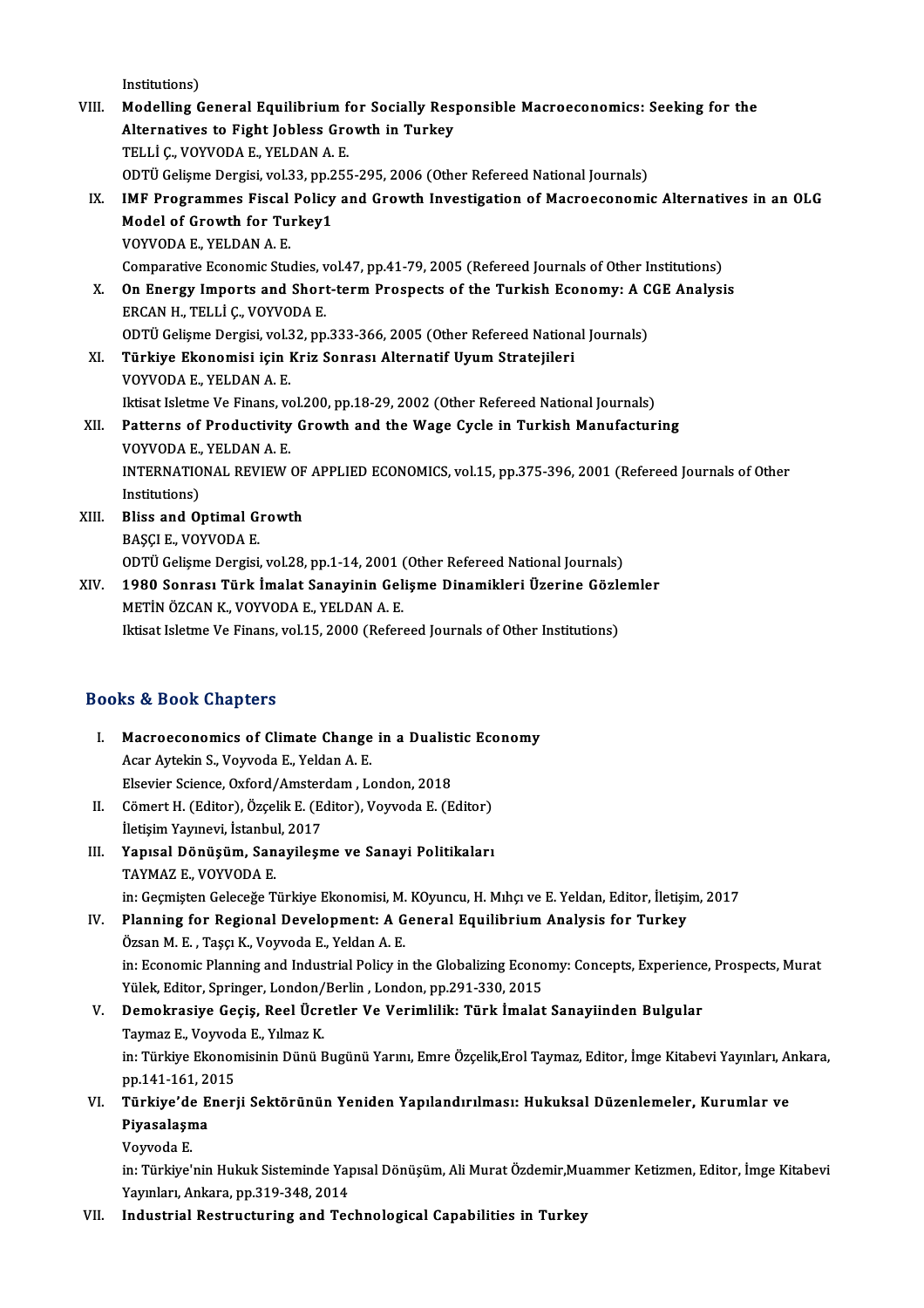TaymazE.,VoyvodaE.

Taymaz E., Voyvoda E.<br>in: Turkey and the Global Economy: The New Phase of Neo-Liberal Restructuring and Integration in the Post-Crisis<br>Ena Filmet Senses Zive Önis Editor Reutledge Lander (New York, Lander, np.145,173, 2009 Taymaz E., Voyvoda E.<br>in: Turkey and the Global Economy: The New Phase of Neo-Liberal Restructuring and Integration:<br>Era, Fikret Şenses,Ziya Öniş, Editor, Routledge, London/New York , London, pp.145-173, 2009<br>A General Fau in: Turkey and the Global Economy: The New Phase of Neo-Liberal Restr<br>Era, Fikret Şenses,Ziya Öniş, Editor, Routledge, London/New York , Lond<br>VIII. A General Equilibrium Assessment of Twin-Targeting in Turkey<br>TELLI G VOYVO

Era, Fikret Şenses,Ziya Öniş, Editor, Routledge, London/New York , London, pp.145-173, 2009<br>A General Equilibrium Assessment of Twin-Targeting in Turkey<br>TELLİ Ç., VOYVODA E., YELDAN A. E.

A General Equilibrium Assessment of Twin-Targeting in Turkey<br>TELLİ Ç., VOYVODA E., YELDAN A. E.<br>in: Beyond Inflation Targeting: Central Bank Policy for Employment: Creation, Poverty Reduction and Sustainable<br>Creuth Enstein TELLİ Ç., VOYVODA E., YELDAN A. E.<br>in: Beyond Inflation Targeting: Central Bank Policy for Employment: Creation<br>Growth, Epstein G., Yeldan E., Editor, Edward Elgar Pub, pp.203-227, 2009<br>Türkiye Ekanomisinde Kamu Maliye Bol Growth, Epstein G., Yeldan E., Editor, Edward Elgar Pub, pp.203-227, 2009

## IX. Türkiye Ekonomisinde Kamu Maliye Politikaları ve Büyüme İlişkisi Üzerine Bir Değerlendirme Türkiye Ekonomisinde Kamu Maliye Politikaları ve Büyüme İlişkisi Üzerine Bir Değerlendirme<br>VOYVODA E.<br>in: Ekonomik Büyümenin Dinamikleri ve İstihdam: Kaynaklar ve Etkiler, Neyaptı, B., Editor, Türkiye Ekonomi<br>Kurumu ap 63.

VOYVODA E.<br>in: Ekonomik Büyümenin<br>Kurumu, pp.63-79, 2006<br>Fiscal Brosrammins ar in: Ekonomik Büyümenin Dinamikleri ve İstihdam: Kaynaklar ve Etkiler, Neyaptı, B., Editor, Türk<br>Kurumu, pp.63-79, 2006<br>X. Fiscal Programming and Alternatives in Debt Management: The Turkish Experience<br>VOWODA E

## Kurumu, pp.63-79, 2006<br>X. Fiscal Programming and Alternatives in Debt Management: The Turkish Experience<br>VOYVODA E. Fiscal Programming and Alternatives in Debt Management: The Turkish Experience<br>VOYVODA E.<br>in: The Means to Prosperity: Fiscal Policy Reconsidered, Berglund, P.G., Vernango, M., Editor, Routledge, pp.128-<br>147, 2006

VOYVODA<br>in: The Mea<br>147, 2006<br>Ežitim Vä in: The Means to Prosperity: Fiscal Policy Reconsidered, Berglund, P.G., Vernango, M., Editor, Routledge, pp.128-<br>147, 2006<br>XI. Eğitim Yönlü Bir Endojen Büyüme Modelinde Türkiye Ekonomisi İçin Borç İdaresi Alternatiflerini

## 147, 20)<br><mark>Eğitim</mark><br>Analizi<br>TAYMA' Eğitim Yönlü Bir Endo<br>Analizi<br>TAYMAZ E., VOYVODA E.<br>in: İkisat Üzerine Yemler

**Analizi**<br>TAYMAZ E., VOYVODA E.<br>in: İktisat Üzerine Yazılar II– İktisadi Kalkınma, Kriz ve İstikrar, Köse, A. H., Şenses F, Yeldan E., Editor, İletişim, TAYMAZ E., VOYVC<br>in: İktisat Üzerine Y<br>pp.363-400, 2003

# pp.sos-400, 200s<br>Refereed Congress / Symposium Publications in Proceedings

- efereed Congress / Symposium Publications in Proceedings<br>I. Evaluating Wider Impacts of Transport Policies: The Case of Crossrail 2<br>VOVVODA E VUMAZÖ Evaluating Wider Imp<br>VOYVODA E., YILMAZÖ.<br>FURO K 2019-22 - 26 Iu Evaluating Wider Impacts of 7<br>VOYVODA E., YILMAZ Ö.<br>EURO-K 2019, 23 - 26 June 2019<br>On Perriers te Technology Ad VOYVODA E., YILMAZ Ö.<br>EURO-K 2019, 23 - 26 June 2019<br>II. On Barriers to Technology Adoption, Appropriate Technology and Deep Integration (with<br>implications for the European Union)
- EURO-K 2019, 23 26 June 2019<br>On Barriers to Technology Adoption, .<br>implications for the European Union)<br>Marganian L VOYVODA E implications for the European Union)<br>Mercenier J., VOYVODA E. implications for the European Union)<br>Mercenier J., VOYVODA E.<br>33RD ANNUAL CONGRESS OF THE EUROPEAN ECONOMIC ASSOCIATION, 27 - 31 August 2018<br>Aspects of Fiscel Bolisy in Turkey.

## III. Aspects of Fiscal Policy in Turkey<br>VOYVODA E., YELDAN A. E. 33RD ANNUAL CONGRESS<br>Aspects of Fiscal Policy<br>VOYVODA E., YELDAN A. E.<br>International Conference D International Conference Developments in Economic Theory and Policy, 27 - 28 June 2017

## Supported Projects

Supported Projects<br>VOYVODA E., Project Supported by Higher Education Institutions, İKLİM DEĞİŞİKLİĞİ İÇİN ALTERNATİF ÇEVRESEL<br>POLİTİKALARIN DEĞERLENDİRİLMESİ: DEMOCRAFİK DÖNÜSÜM ETKİSİ 2012–2022 PAPOLICA I 1990cc<br>POLİTİKALARIN DEĞERLENDİRİLMESİ: DEMOGRAFİK DÖNÜŞÜM ETKİSİ, 2013 - 2022<br>POLİTİKALARIN DEĞERLENDİRİLMESİ: DEMOGRAFİK DÖNÜŞÜM ETKİSİ, 2013 - 2022<br>VOVYODA E, TUBITAK Project Ulesum Bolitikalarının Geniş Ekon VOYVODA E., Project Supported by Higher Education Institutions, İKLİM DEĞİŞİKLİĞİ İÇİN ALTERNATİF ÇEVRESEL<br>POLİTİKALARIN DEĞERLENDİRİLMESİ: DEMOGRAFİK DÖNÜŞÜM ETKİSİ, 2013 - 2022<br>VOYVODA E., TUBITAK Project, Ulaşım Politik

POLİTİKALARIN DEĞERLENDİRİLMESİ: DEMOGRAFİK DÖNÜŞÜM ETKİSİ, 2013 - 2022<br>VOYVODA E., TUBITAK Project, Ulaşım Politikalarının Geniş Ekonomik Etkileri: Kent Ölçeğinde Bir Uygulama, 2017 - 2019<br>VOYVODA E., ÖZEN İ. C. , Other S VOYVODA E., TUBITAK Project, Ulaşım Politikalarının Geniş Ekonomik Etkileri: Kent Ölçeğinde Bir Uygulama, 2017 - 2<br>VOYVODA E., ÖZEN İ. C. , Other Supported Projects, ORTAK SOSYOEKONOMİK PATİKALAR ÜZERİNDEN İKLİM<br>DEĞİŞİKLİĞ VOYV<br>DEĞİŞ<br>2017<br>VOYV DEĞİŞİKLİĞİ HEDEFLERİNE ULAŞILAMAMASININ TÜRKİYE'xxYE MALİYETİ ÜZERİNE BİR DEĞERLENDİRME, 2017<br>2017<br>VOYVODA E., Project Supported by Higher Education Institutions, KAMU HARCAMALARININ KOMPOZİSYONUNUN<br>TÜRKİYE'DE CELİR DAĞU

2017<br>VOYVODA E., Project Supported by Higher Education Institutions, KAMU HARCAM.<br>TÜRKİYE'DE GELİR DAĞILIMINA ETKİSİ: GENEL DENGE YAKLAŞIMI, 2014 - 2014<br>KÖKSALAN M.M., YOYVODA E. Project Supported bu Higher Education Insti VOYVODA E., Project Supported by Higher Education Institutions, KAMU HARCAMALARININ KOMPOZİSYONUNUN<br>TÜRKİYE'DE GELİR DAĞILIMINA ETKİSİ: GENEL DENGE YAKLAŞIMI, 2014 - 2014<br>KÖKSALAN M. M. , VOYVODA E., Project Supported by H

TÜRKİYE'DE GELİR DAĞILIMINA ETKİSİ: GENEL DENGE YAKLAŞIMI, 2014 - 2014<br>KÖKSALAN M. M. , VOYVODA E., Project Supported by Higher Education Institutio<br>Modelleri Aracılığı ile Çok Amaçlı Enerji ve Çevre Politikaları Analizi, KÖKSALAN M. M. , VOYVODA E., Project Supported by Higher Education Institutions, Optimizasyon ve Genel Denge<br>Modelleri Aracılığı ile Çok Amaçlı Enerji ve Çevre Politikaları Analizi, 2014 - 2014<br>TOPAL YILMAZ A., VOYVODA E.,

Modelleri Aracılığı ile Çok Amaçlı Enerji ve Çevre Politikaları Analizi, 2014 - 2014<br>TOPAL YILMAZ A., VOYVODA E., Project Supported by Higher Education Institutions, Kentsel Dönüşümün Mekana<br>Yansıması: Bir Küresel Kent ve

Voyvoda E., Yeldan A. E., Project Supported by Public Organizations in Other Countries, Public Policy and Growth in